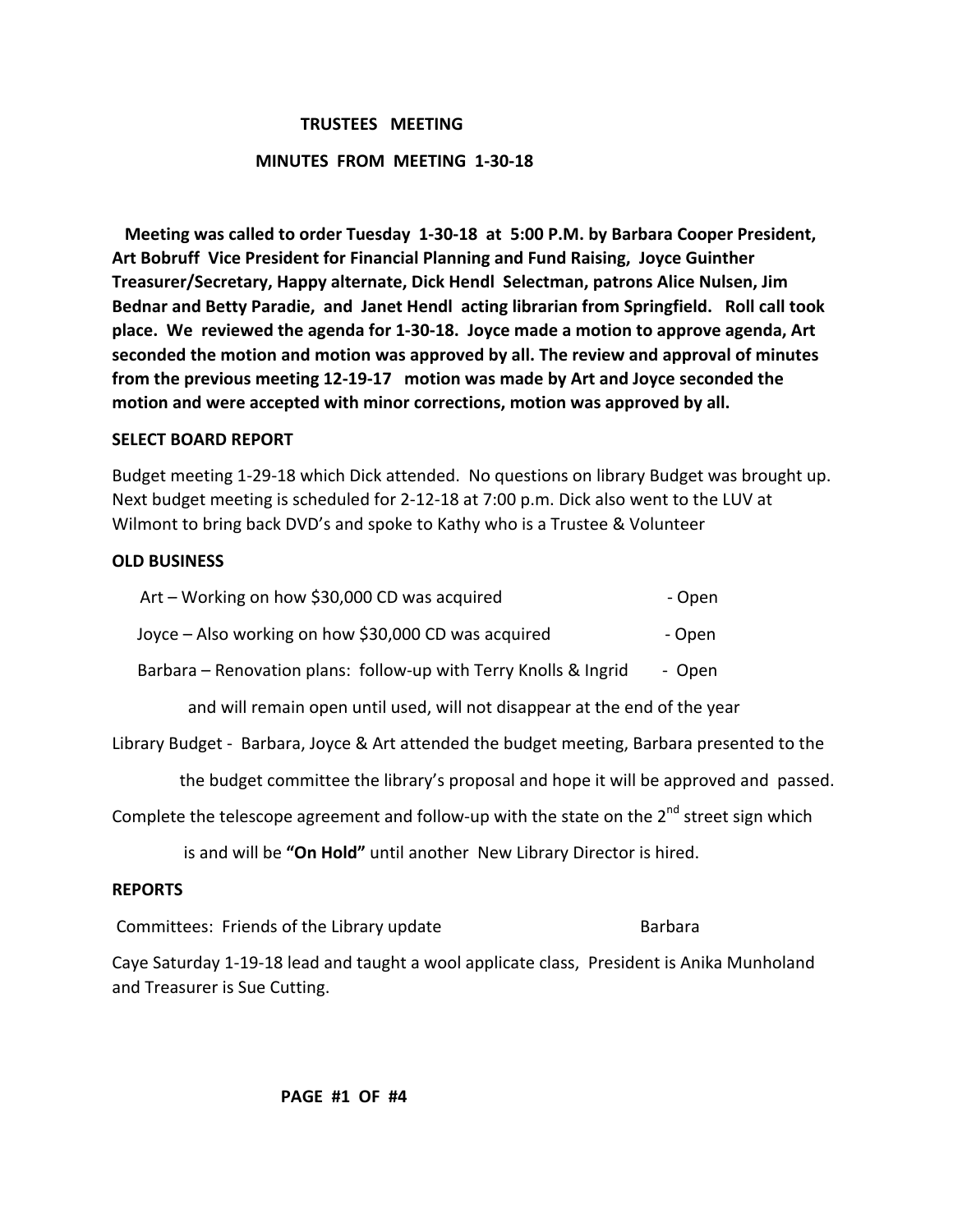### **LIBRARY REPORT**

The remaining books from the book sale have been finally picked up by Better World Books on 1-30-18. Ordered new books. 2 new items in reference to LUV audio & video. Would like to set up programs: EX: Learning ow to use your electronic devices. Suggestion of books on our web site. Also helping patrons on the computer at the library if needed by appointment.

|                              | <b>FINANCIAL REPORT</b> |                |
|------------------------------|-------------------------|----------------|
| TYPE OF                      | NAME OF BANK            | <b>CURRENT</b> |
| <b>ACCOUNTS</b>              |                         | <b>BALANCE</b> |
| Operating expense            | Lake Sunapee            | 1853.05        |
| <b>Tax Money</b>             |                         |                |
| <b>General Library Funds</b> | Lake Sunapee            | 7946.43        |
| Copy & Fax Fees              |                         |                |
| Donations                    |                         |                |
| Grants                       |                         |                |
| Scholarship Fund             | <b>Sugar River</b>      | 4835.33        |
| Consist of:                  |                         |                |
| <b>Book Sales</b>            |                         |                |
| Donations specified          |                         |                |
|                              |                         |                |
| <b>CD Accounts</b>           | Mascoma                 | 38451.07       |

Sugar River as of 1-31-18, Lake Sunapee operating as of 1-31-18 Gen. Library Funds as of 1-31-18 CD  $@$  Mascoma as of 11-16-16 - closed out and was deposited as cash in the LPL Investment account.

Mascoma CD Account as of 1-31-18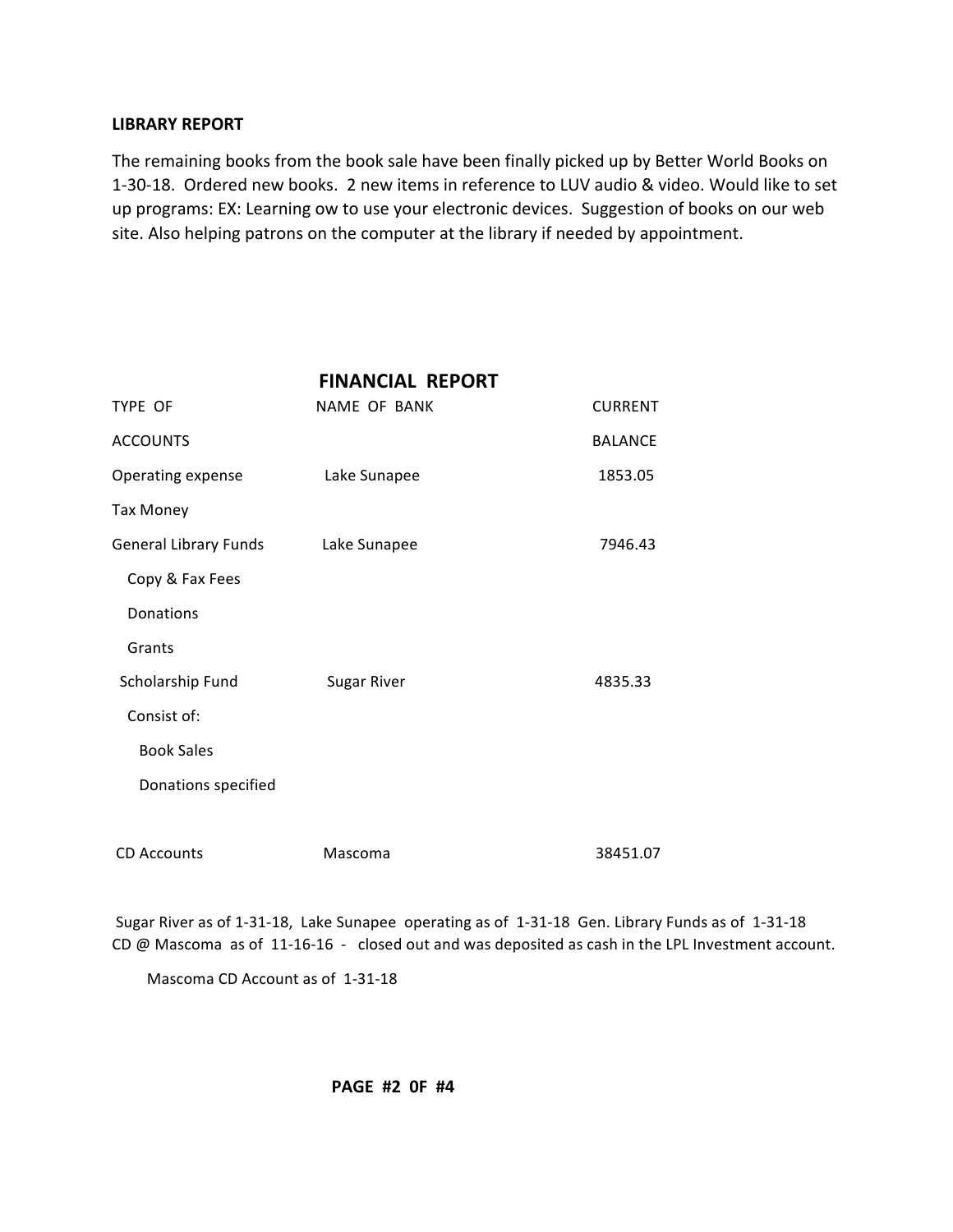# **ACTION ITEMS**

# **TO DO LIST**

**ART** – Working on how the \$30,000 CD was acquired. Also reported that on a call to Terry Knowles – not that I will do so and that we will send her our information for her or a judge's opinion on what is not obligated for scholarships.

**JOYCE** – Working also on how the \$30,000 CD was acquired.

**BARBARA** - (1) Update Ingrid on renovation plan, must be postponed until

 2018, 

- **(2)** Will follow up with Hayden in reference to history of Springfield, which she is working on.
- **(3)** Follow up with Terry Knowles
- **LIBRARIAN** (1) Complete the telescope agreement. -On hold until new Librarian Director is hired
	- **(2)** Ask state about second street signs -On hold until new Librarian Director is hired.

# **ANNOUNCEMENTS – GREG BRUSS FOR LIBRARY TRUSTEE**

# NEXT MEETING DATE - TUESDAY 2-27-18 AT 5:00 P.M.

# **NEW BUSINESS**

Check out magazine subscriptions. Patrons to be surveyed for their opinions.

Request from Springfield students to do community work at the library –Barbara

Information requested from KRHS re 2018 scholarships Barbara

Name of Scholarship, sponsoring organization. Springfield  $-$  Steve separate from all applications. Received from Steve in 2017 for 2018 (1 form)

Library participation for 250 year town celebration – ideas  $\qquad \qquad \qquad \qquad$  All